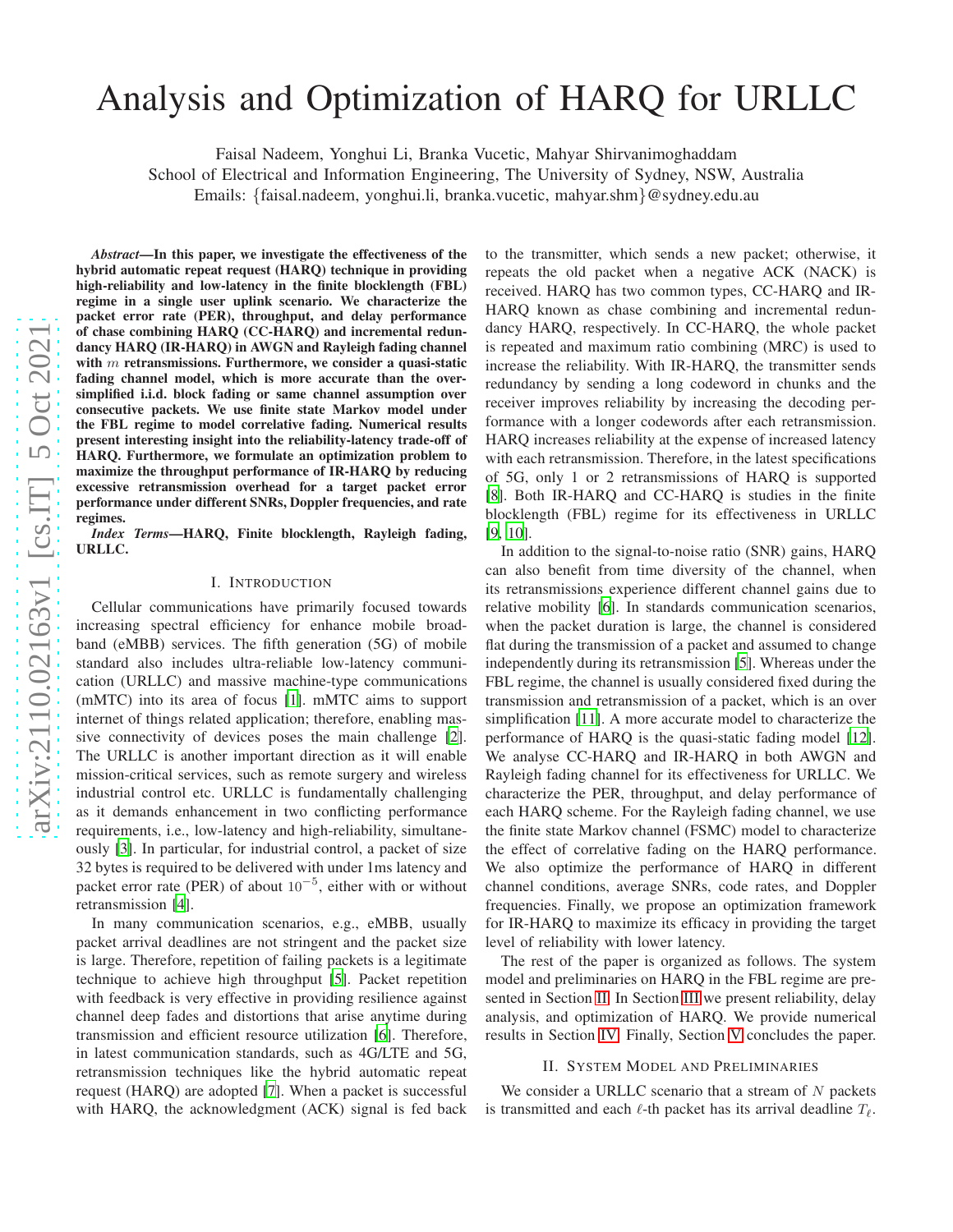Let  $s(t)$ ,  $y(t)$ , and  $h(t)$  denote the transmitted signal, received signal, and channel gain at time t, respectively. Then,  $y(t)$  is given by:

$$
y(t) = h(t)s(t) + w(t),
$$
\n(1)

where  $w(t) \sim \mathcal{CN}(0, N_0)$  is the circularly symmetric zero-mean complex additive white Gaussian noise (AWGN). We also assume that the total transmit power is  $\mathbb{E}[|s(t)|^2] = P_t$  and  $s(t)$ is linearly modulated and transmitted with normalized symbol rate 1 symbol/s/Hz. We assume relative mobility between communicating terminals, which causes Doppler fading. The auto correlation function of  $h(t)$  is modeled by a zeroth-order Bessel function of the first kind as  $J_0(2\pi f_D t)$ , where  $f_D$  is the Doppler frequency.

# *A. HARQ in the FBL regime*

We enable HARO retransmissions to recover failing packets. When CC-HARQ is enabled, each failing packet is repeated in the next time slot and MRC is used to combine packets. For IR-HARQ, the transmitter encodes packets using a  $(n, k)$ channel code and sends initially  $n_1 = \tau_1 n$  symbols. If the packet is not successful (transmitter received a NACK), additional  $n_2 = \tau_2 n$  symbols of the codewords are sent. This continues until the transmitter receives an ACK or maximum n symbols are sent.

The packet error rate for CC-HARQ and IR-HARQ with  $(m - 1)$  retransmissions in the FBL regime can be written as follows  $[13, 14]$  $[13, 14]$  $[13, 14]$ <sup>[1](#page-1-0)</sup>

$$
\epsilon_{\text{cc}}\left([\gamma_i]_1^m\right) \approx Q\left(\frac{n\log_2(1+\sum_{i=1}^m \gamma_i)-k+\log_2(n)}{n\sqrt{V(\sum_{i=1}^m \gamma_i)}}\right),\quad(2)
$$

$$
\epsilon_{ir}([\gamma_i]_1^m, [n_i]_1^m) \approx
$$
\n
$$
Q\left(\frac{\sum_{i=1}^m n_i \log_2(1+\gamma_i) - k + \log_2(\sum_{i=1}^m n_i)}{\sqrt{\sum_{i=1}^m n_i V(\gamma_i)}}\right),
$$
\n(3)

where  $[x]_1^m = [x_1, \dots, x_m], V(\gamma_i) = \left(1 - (1 + \gamma_i)^{-2}\right) \log_2^2(e)$ is the channel dispersion [\[13\]](#page-5-13),  $\gamma_i \in [\Gamma_\ell]_1^L$  is the SNR at the *i*-th round of HARQ packet transmission, and  $Q(.)$  is the standard Q-function.

# <span id="page-1-6"></span>*B. Time block based FSMC*

In order to model correlative fading with finite blocklength of a packet, we consider FSMC. In FSMC, we partition the fading envelop into L fading states using thresholds  $\eta$  =  $[\eta_0, \eta_2, \ldots, \eta_L]$ , where  $\eta_1 = 0, \eta_{L+1} = \infty$ . At any given time, if the channel gain  $|h(t)|$  lies in  $[\eta_{\ell}, \eta_{\ell+1}]$ , the channel is said to be in state  $S_{\ell}$ . We set  $\eta_{\ell}$  for *equal duration partitioning* of the fading envelop so that  $n$  length packet experience single fading state during its transmission [\[15\]](#page-5-15). This forms a block by block discrete time channel variation model and form a Markov chain, that is sampled at each time block (TB) shown in Fig.



Fig. 1: The packet transmission in IR-HARQ with  $m$  retransmissions

<span id="page-1-3"></span>

Fig. 2: The transport block based finite state Markov channel (FSMC) model of the Rayleigh fading channel.

[2.](#page-1-3) The fading envelope partition  $\eta_{\ell}$ , the TB duration  $t_{\text{TB}}$ , and the Doppler frequency  $f_D$  are sufficient to fully characterize the underlying Markov chain. Under the FBL assumption, we simplify the FSMC by assuming  $P_{\ell,k} = 0$  whenever  $|\ell - k| > 1$ , i.e. a state can only transitions to adjacent states, where  $P_{\ell,k}$  is the transition probability from channel fading state  $\ell$  to state k, where  $\ell, k \in \mathcal{L}$ . This is a valid assumption, because in the FBL regime the channel variation is low across consecutive packets. The state transition probabilities associated with the FSMC model can be calculated as follows [\[16\]](#page-5-16):

$$
P_{\ell,\ell+1}(\eta, f_D, t_{\text{TB}}) \approx \frac{N(\eta_{\ell+1}, f_D)t_{\text{TB}}}{q_{\ell}(\eta_{\ell}, \eta_{\ell+1})}, \quad 1 \le \ell \le L-1, \text{ (4a)}
$$

<span id="page-1-2"></span>
$$
P_{\ell,\ell-1}(\eta, f_D, t_{\text{TB}}) \approx \frac{N(\eta_{\ell}, f_D) t_{\text{TB}}}{q_{\ell}(\eta_{\ell}, \eta_{\ell+1})}, \qquad 2 \le \ell \le L \qquad (4b)
$$

where  $q_{\ell}$  is the marginal probability of channel being in  $\ell$ -th state given as:

<span id="page-1-1"></span>
$$
q_{\ell} = \int_{\eta_{\ell}}^{\eta_{\ell+1}} 2xe^{-x^2} dx,\tag{5}
$$

where  $f(x) = 2xe^{-x^2}$  is the probability distribution of  $|h(t)|$ and under the Bessel auto-correlation function  $N(\eta_{\ell}, f_D)$  is the average number of times per second, the signal envelope |h(t)| crosses level  $\eta_\ell$  given by [\[16](#page-5-16), [17\]](#page-5-17):

<span id="page-1-5"></span><span id="page-1-4"></span>
$$
N(\eta_{\ell}, f_{\mathcal{D}}) = \sqrt{2\pi} \eta_{\ell} f_{\mathcal{D}} e^{-\eta_{\ell}^2}.
$$
 (6)

Equation [\(4\)](#page-1-1) and [\(6\)](#page-1-4) indicate that state transition probabilities linearly increase with  $t_{\text{TB}}$  and  $f_D$ . Therefore, for total outgoing probabilities of each state to be 1,  $t_{\text{TB}}$  must be upper bounded as

$$
t_{\rm TB} \le \frac{p_{\ell}(\eta_{\ell}, \eta_{\ell+1})}{N(\eta_{\ell}, f_{\rm D}) + N(\eta_{\ell+1}, f_{\rm D})}, \quad \forall \ell \in \mathcal{L}, \tag{7}
$$

where [\(7\)](#page-1-5) indicates that  $t_{\text{TB}}$  cannot exceed the average dura-

<span id="page-1-0"></span><sup>&</sup>lt;sup>1</sup>The authors in  $[12]$  used a truncated systematic LT code to verify the normal approximation of standard HARQ i.e. [\(2\)](#page-1-1) and [\(3\)](#page-1-2).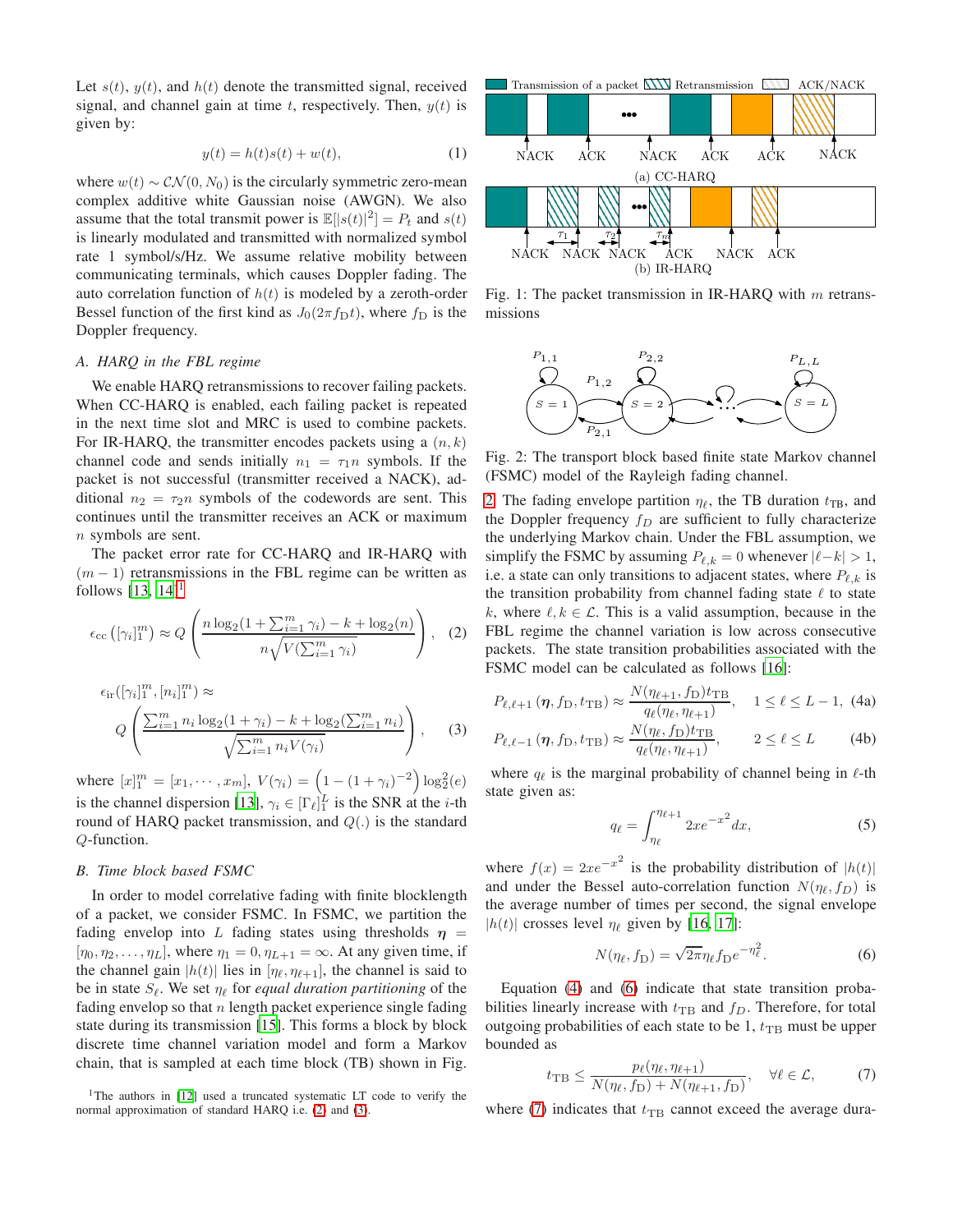tion of the state. Following this, we can set the blocklength  $n(B, t_{\text{TB}})$  =  $Bt_{\text{TB}}$ . Note that thresholds  $\eta$  are uniquely specified to provide equal state duration based on  $f<sub>D</sub>$  and  $t<sub>TB</sub>$ values [\[15\]](#page-5-15). With crossover probabilities modeled by AWGN, the symbol level SNR when the channel gain is  $|h(t)| = x$ , is given by  $\gamma(x,t) = \frac{P_t x^2}{BN_0}$  $\frac{P_{\text{t}} x^2}{BN_0}$ . The normalized SNR at the  $\ell^{th}$ channel state, denoted by  $\Gamma_{\ell}$  is then given by [\[12\]](#page-5-11):

$$
\Gamma_{\ell} = \frac{\int_{\eta_{\ell}}^{\eta_{\ell+1}} \gamma(x,t) 2xe^{-x^2} dx}{q_{\ell}(\eta_{\ell}, \eta_{\ell+1})}
$$
  
= 
$$
\frac{P_t}{BN_0} \frac{e^{-\eta_{\ell}^2}(\eta_{\ell}^2 + 1) - e^{-\eta_{\ell+1}^2}(\eta_{\ell+1}^2 + 1)}{e^{-\eta_{\ell}^2} - e^{-\eta_{\ell+1}^2}}.
$$
(8)

## III. RELIABILITY AND DELAY ANALYSIS

## <span id="page-2-0"></span>*A. AWGN Channel*

Let  $A_i$  denote the events that the decoding failed at the receiver after  $i$  retransmissions. Then, the probability that a packet is decoded successfully after exactly  $i$  retransmissions, denoted as  $p_i$  for  $i \in \{1, \dots, m\}$ , is given by

$$
p_{i} = \text{Prob}\left\{\mathcal{A}_{i-1} \bigcap \mathcal{A}_{i}^{c}\right\}
$$
  
= 
$$
\text{Prob}\left\{\mathcal{A}_{i-1}\right\} - \text{Prob}\left\{\mathcal{A}_{i-1} \bigcap \mathcal{A}_{i}\right\}
$$
  

$$
\stackrel{(a)}{\approx} \text{Prob}\left\{\mathcal{A}_{i-1}\right\} - \text{Prob}\left\{\mathcal{A}_{i}\right\}
$$
  

$$
= \epsilon \left( [\gamma]_{1}^{i-1}, [n_{i}]_{1}^{i-1} \right) - \epsilon \left( [\gamma]_{1}^{i}, [n_{i}]_{1}^{i} \right),
$$
 (9)

where  $n_i = \tau_i n$  and step (a) follows from the fact that the decoding with i−1 packet almost certainly fails if the decoding failed with  $i$  packets. We also have packet success probability with single transmission as  $p_0 = 1 - \epsilon([\gamma_0], [n_0])$ , and  $p_e =$  $\epsilon([\gamma]_1^m, [n_i]_1^m)$  is the error probability, where  $\tau_0 = 1$  and  $\epsilon(.)$  is the error rate in the finite blocklength regime which is given in [\(3\)](#page-1-2) and [\(2\)](#page-1-1) for IR-HARQ and CC-HARQ, respectively. For CC-HARQ, we have  $\tau_i = 1$  as all retransmission packets have the same length as the original packet.

#### *B. Rayleigh fading Channel*

In order to characterize the PER of IR-HARQ and CC-HARQ in the Rayleigh fading channel, we assume a finite state Markov channel model (FSMC) [\[17\]](#page-5-17). Similar to [\[12](#page-5-11)], the FSMC model is used under FBL assumption. In the FSMC, the overall fading envelop is partitioned into  $L$  fading states where SNR of  $\ell$ -th fading state denoted as  $\Gamma_{\ell}$ . Then the success and fail probabilities of a packet when  $m = 2$  can be calculated directly using marginal probabilities of each ℓ-th fading state and transitioning probabilities  $P_{\ell,k}$  as follows:

$$
p_0 = \sum_{\ell \in \mathcal{L}} q_{\ell} \left( 1 - \epsilon \left( [\Gamma_{\ell}], [n_0] \right) \right) \tag{10}
$$

$$
p_1 = \sum_{\ell \in \mathcal{L}} \sum_{k \in \mathcal{L}} q_{\ell} P_{\ell,k}(\epsilon([\Gamma_{\ell}], [n_0]) - \epsilon([\Gamma_{\ell}, \Gamma_k], [n_0, n_1])) \quad (11)
$$

$$
p_e = \sum_{\ell \in \mathcal{L}} \sum_{k \in \mathcal{L}} q_{\ell} P_{\ell,k} \epsilon([\Gamma_{\ell}, \Gamma_k], [n_0, n_1]) \tag{12}
$$

where  $q_{\ell}$  is the marginal probability of fading  $\ell$ -th state and  $P_{\ell,k}$  is the transition probability between fading state  $\ell$  and k given in detailed in Section [II-B.](#page-1-6)

It is then easy to show that the throughput for HARQ with  $m - 1$  retransmissions is given by:

$$
\eta = \frac{k}{n} \times \frac{1 - p_e}{p_0 + \sum_{i=1}^{m-1} (p_i \sum_{j=0}^i \tau_j) + p_e \sum_{i=0}^{m-1} \tau_i}.
$$
 (13)

The delay distribution for a given packet with HARQ is given by:

$$
D[d] = p_0 \delta[d-1] + \sum_{i=1}^{m-1} p_i \delta\left[d - \sum_{j=0}^{i} \tau_j\right] + p_e \delta\left[d - \sum_{i=0}^{m-1} \tau_i\right]
$$
\n(14)

where  $\delta[d]$  is the discrete Dirac delta function. It is then easy to show that the overall delay distribution for delivering  $N$ packets (either successful or unsuccessful) with HARQ can be found as follows:

$$
D_{\mathbf{O}}^{(N)}[d] = \bigotimes_{i=1}^{N} D[d] \tag{15}
$$

where  $\otimes$  is the convolution operand. For example, when  $m =$ 2, the delay distribution of delivering  $N$  packets using CC-HARQ is given by [\[18\]](#page-5-18):

$$
D_{\mathbf{O}}^{(N)}[d] = \sum_{i=0}^{N} {N \choose i} (1 - \epsilon([\gamma_0], [n]))^{i} \epsilon([\gamma_0], [n])^{N-i}
$$

$$
\times \delta[d - (1 + \tau_1)N + i],
$$
(16)

## IV. NUMERICAL RESULTS

<span id="page-2-1"></span>In this section, we present simulation results to highlight the reliability and delay performance of IR-HARQ and CC-HARQ under AWGN and Rayleigh fading channel. The optimization of IR-HARQ is also presented to improve performance further.

## *A. Performance in AWGN channel*

Fig. [3](#page-3-0) shows the PER and throughput performance of CC-HARQ and IR-HARQ with different SNRs and rate  $R(n, k)$ . We vary rate by changing k and keeping n fixed. In CC-HARQ, retransmission is conducted by repeating the entire codeword when requested. For IR-HARQ, PER and throughput versus retransmission coefficient  $\tau_1$  is presented. In general, the PER performance of IR-HARQ and CC-HARQ improves by increasing SNRs and reducing rate, i.e. lowering  $k$ . The PER improves due to retransmission of failing packet, however, throughput gain starts to saturate for IR-HARQ as the retransmission redundancy increases beyond requirement. For CC-HARQ as the entire codeword is retransmitted; therefore, throughput is not always maximum at a given SNR or  $k$  as can be seen in Fig. [3.](#page-3-0) Because the failing packet sometimes can recover with little redundancy. More specifically, in Fig. [3a](#page-3-0) for target PER  $10^{-4}$  with IR-HARQ,  $\tau_1 = 0.58$  is required at SNR=-1dB in order to achieve highest throughput. When SNR is less, e.g. SNR=-2dB, more retransmission is required to achieve PER  $10^{-4}$ , e.g.  $\tau_1 = 1$ . On the other hand, with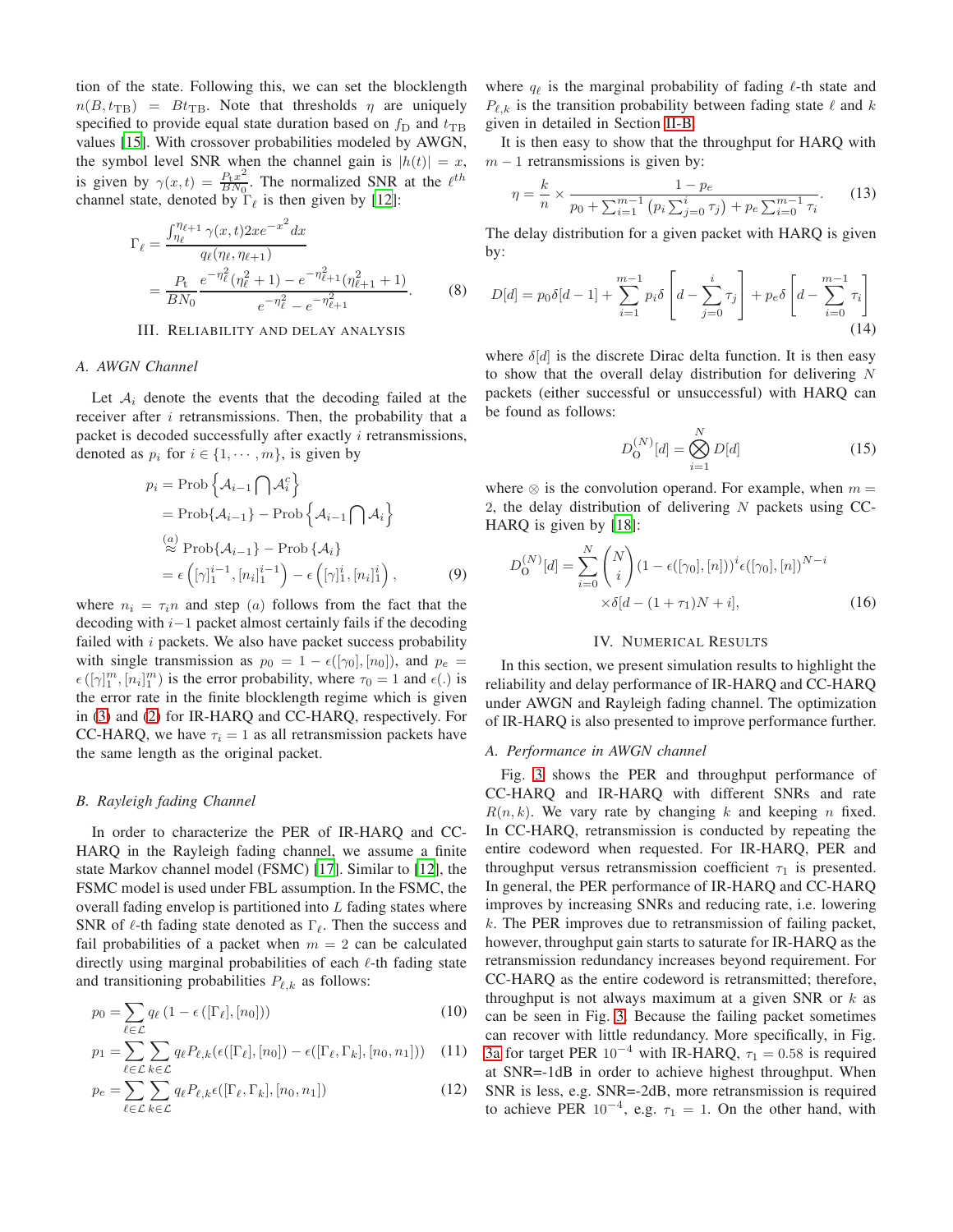<span id="page-3-0"></span>

<span id="page-3-1"></span>Fig. 3: Variation of PER and throughput with  $\tau_1$  at various SNRs and k for IR-HARQ and CC-HARQ in the AWGN channel when packet length  $n = 100$ .



Fig. 4: Delay overhead distribution of CC-HARQ and IR-HARQ at SNR=-4dB and  $n = 100$  with different rates R.

CC-HARQ at an SNR=-1dB, the throughput is 0.537 with excessive redundancy.

Fig. [4](#page-3-1) shows the delay performance of IR-HARQ and CC-HARQ. We assume that  $N = 1000$  packets are scheduled for transmission and each transmission occupies a sing time slot. Since retransmissions requires additional time slot, we normalize the delay of 1000 packets in Fig. [4.](#page-3-1) Therefore, when all the packets are delivered with single transmission the delay overhead is zero. Any additional delay due to retransmission is counted as delay overhead. Figure [4](#page-3-1) presents the distribution of the delay overhead. As can be seen in Fig. [4,](#page-3-1) when rate  $(k)$  is higher, more packets require retransmission leading to higher delay overhead. Furthermore, each retransmission delays the new arriving packets, leading to queuing and larger delay overheads. A low PER setting, e.g. a small  $k$ , reduces the queuing delay; however, this leads to low throughput as shown in Fig [3b.](#page-3-0) Note that smaller retransmission coefficients  $\tau_1$  can significantly limit the queuing delay. Because, a shorter

retransmission reduces the queuing delay of the subsequent packets. Consequently at for a target PER and throughput, minimizing  $\tau_1$  leads to less queuing delay. For example, at  $k = 50$ ,  $\tau_1 = 0.4$  achieves the desired level of reliability with  $\approx$  20% less packets delay overhead than  $\tau_1 = 0.9$ .

Fig. [5](#page-4-0) shows PER and Throughput performance of IR-HARQ in FBL, when two retransmissions are enabled. For practical consideration, the incremental redundancy increase with each retransmission; therefore, we set  $\tau_2 \leq \tau_1$ , where  $\tau_2$  is the fraction of redundancy in second retransmission. This figure shows that with proper retransmission parameters  $(\tau_1, \tau_2)$ , IR-HARQ can achieve a higher reliability. More specifically, with  $\tau_1 = \tau_2 = 1$  the maximum redundancy is retransmitted, which corresponds to the lowest PER as can be seen in Fig. [5a.](#page-4-0) However, Fig. [5b](#page-4-0) shows that at a fixed SNR, choosing appropriate  $\tau_1$  and  $\tau_2$  increases throughput with a certain level of PER performance. For example, with  $\tau_1$  = 0.7 and  $\tau_2$  = 0.6, PER 10<sup>-4</sup> can be achieved with higher throughput than  $\tau_1 = \tau_2 = 1$ . Furthermore, with smaller retransmission coefficients, the overall latency and queuing delay is also reduced as can be seen in Fig. [4](#page-3-1) for  $m = 2$ .

## *B. Performance in Rayleigh fading channel*

We utilize FSMC and model the quasi static fading by splitting the fading envelop into  $L$  fading states. The boundaries of each fading states are chosen to model equal duration of fading states called equal duration channel partitioning. More specifically, assume  $c$  as a channel partitioning parameter representing the number of packets experiencing a specific fading state. The choice of  $c$  is usually between 1 and 8 [\[12](#page-5-11)]. We set  $c = 3.0446$ . The channel variability across packets depends upon the length of the packet named as time block duration  $t_{\text{TB}}$  i.e.  $f_{\text{D}}t_{\text{TB}}$  value indicates the relative fading speed. In low mobility, i.e. small  $f<sub>D</sub>t<sub>TB</sub>$ , total number of fading states  $L$  needs to be incensed for any fixed  $c$  to capture the fading variation across consecutive packets more accurately [\[15](#page-5-15)]. We study low mobility and high mobility cases with the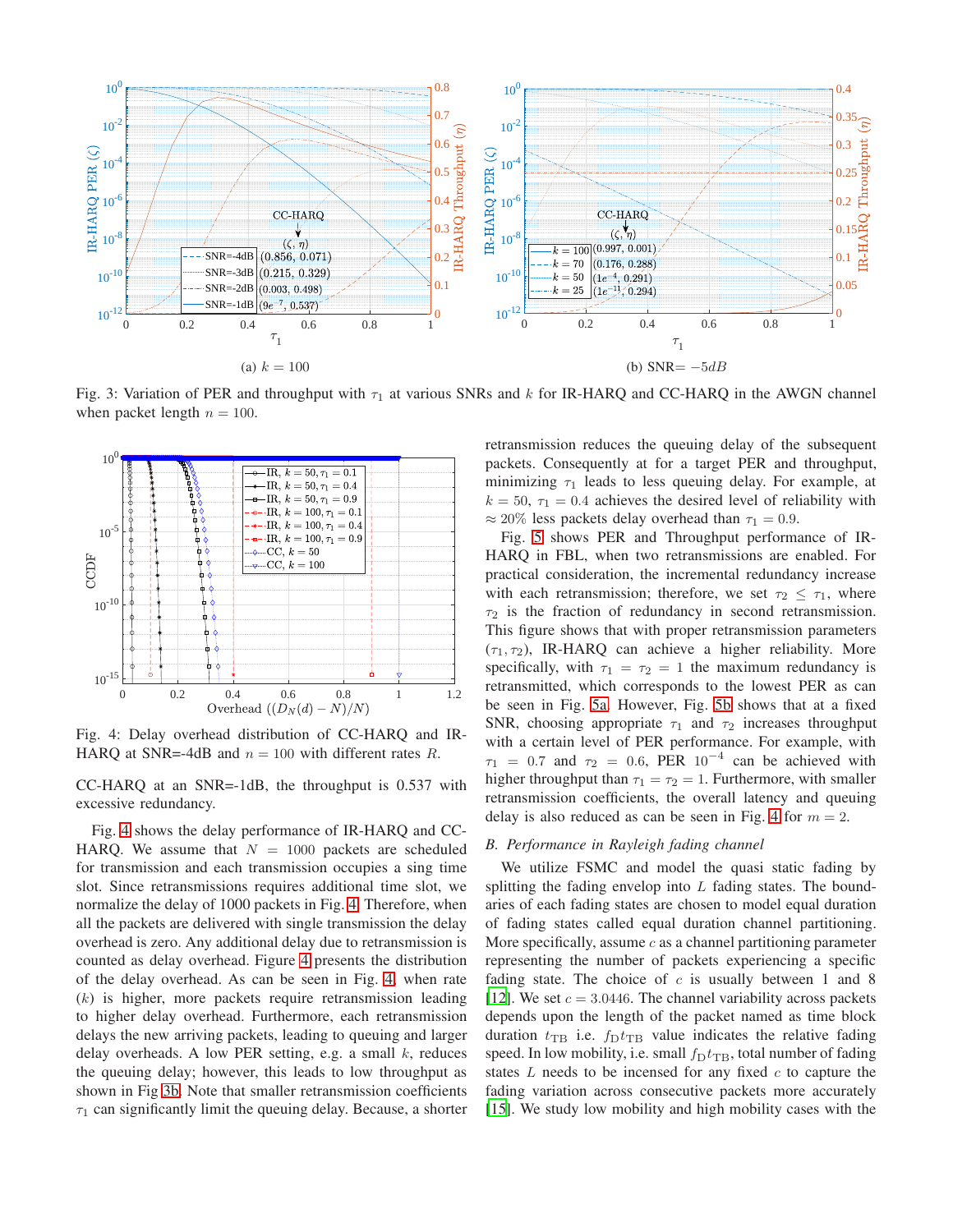<span id="page-4-0"></span>

<span id="page-4-1"></span>Fig. 5: PER and throughput performance of IR-N-HARQ in the AWGN channel when  $m = 3$ ,  $k = 70$ ,  $n = 100$ , SNR=  $-4$ dB.



Fig. 6: PER and throughput performance of IR-HARQ with various  $\tau_1$  at  $n = 100$ ,  $t_{\text{TB}} = 0.00014 f_{\text{D}}t_{\text{TB}} = 0.0338$ .

following two sets of parameters. When  $f_D = 210$ Hz, and  $t_{\text{TB}} = 0.14 \text{ms}$ , we choose  $L = 13$  and when  $f_{\text{D}} = 285 \text{Hz}$ ,  $t_{\text{TB}}$  = 0.3ms we choose  $L = 4$ . With carrier frequency  $f<sub>C</sub> = 1.9$  GHz, these setting capture relative velocity range of 20 − 80 Km/hr.

Fig. [6](#page-4-1) shows the PER and throughput performance of IR-HARQ with various  $\tau_1$  at different SNRs and information rate R. Similar to AWGN case, overall PER reduces linearly with higher retransmission coefficient in Rayleigh fading case and throughput is saturating due to excessive redundancy. Also, the trend of PER and throughput curves show that there exist trade-off between the achievable PER and throughput. For example in Fig. [6a](#page-4-1) when  $k = 70$ , by setting  $\tau_1 = 0.4$  the throughput is maximized at 0.675 bits/sec/Hzm when SNR 11.5dB. This parameter setting corresponds to PER  $\sim 10^{-2.5}$ . The PER can be further reduced to  $10^{-4}$  by increasing  $\tau$  to 0.6, which slightly reduces the throughput to 0.625. Fig. [6b](#page-4-1) shows that increasing information length  $k$  and SNRs with proper choice of  $\tau_1$  further improves throughput performance.

## *C. Optimization of retransmission coefficients*

With IR-HARQ the retransmission coefficient can be chosen to maximize the throughput for target PER that also results in less queuing delay due to optimal retransmission length. For a given SNR and rate  $R(n, k)$ , we have the following optimization problem when  $m = 2$ 

$$
\max_{\tau_1} \eta
$$
\n
$$
\text{s.t. } C_1 \cdot 0 < \tau_1 \le 1,
$$
\n
$$
C_2 \cdot \zeta \ge \zeta_0,
$$
\n
$$
(17)
$$

where  $C_1$  is the range of retransmission coefficient and  $C_2$ implies that the PER should not exceed certain threshold  $\zeta_0$ .

Table [I](#page-5-19) presents the optimization of retransmission coefficient  $\tau_1$ , when  $k = 100$  and 70 with various SNRs to achieve various PER reliability and throughput. The optimized parameters are provided in Table I for the Rayleigh fading case and two different relative mobility scenarios, i.e  $f_{\text{D}}t_{\text{TB}} = 0.0338$ and 0.04. Firstly, it can be seen that throughput is maximized